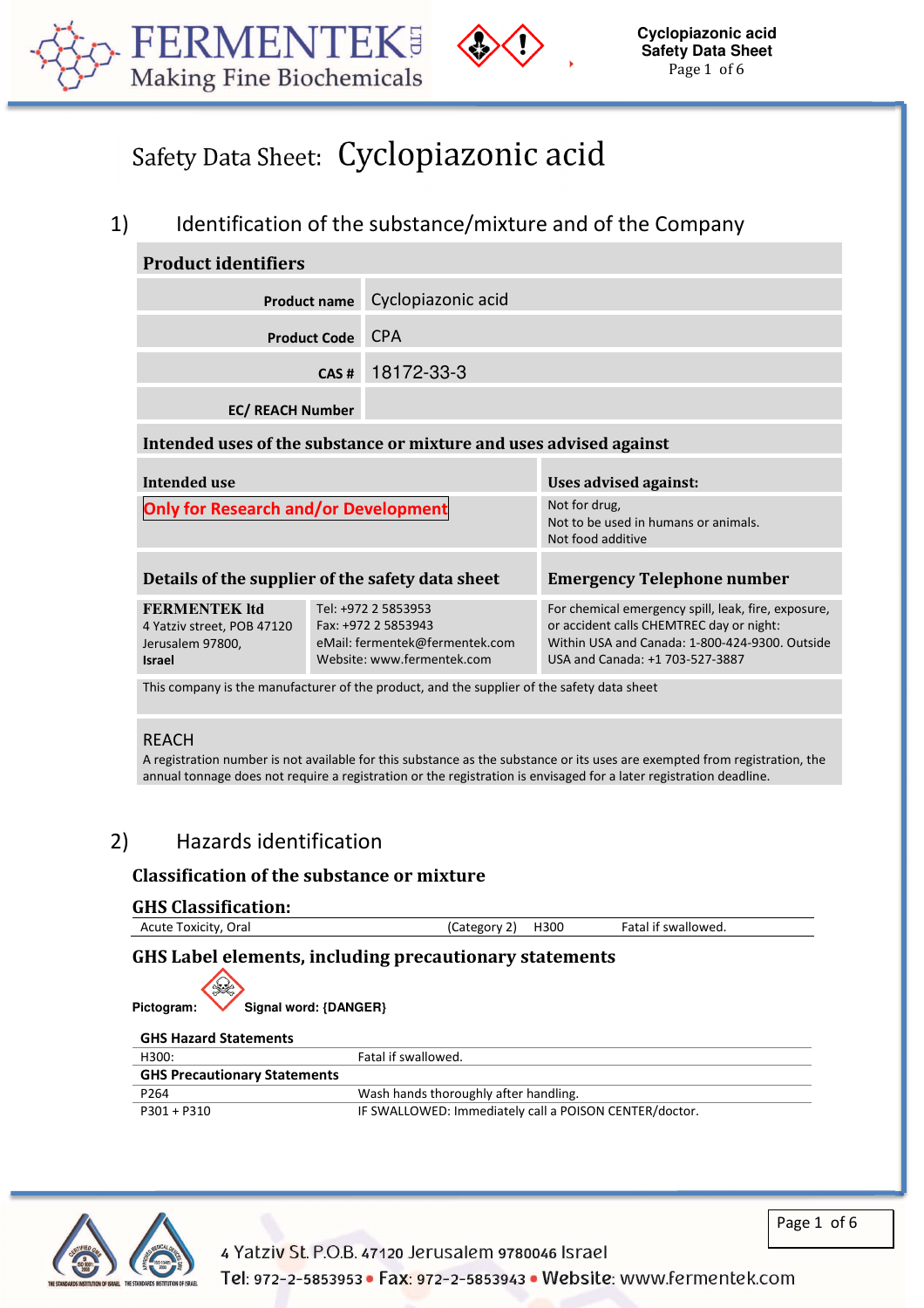



# 3) Composition/information on ingredients

#### **Substance**

| Substance name: | Cyclopiazonic acid (CPA)                                  |
|-----------------|-----------------------------------------------------------|
|                 | CAS Registry #: 18172-33-3 EC#:                           |
|                 | Molecular Formula: C20H20N2O3 Molecular Weight: 336.4     |
|                 | Acute Toxicity, Oral (Category 2) H300 fatal if swallowed |
|                 | Concentration: >98%                                       |
| $M$ :           |                                                           |

l

### **Mixture**

Not mixture.

## 4) First Aid Measures

#### **4.1** Description of First Aid Measures

| <b>General advice:</b> | If medical attention is required, show this safety data sheet to the doctor.                                                                                                                                                                                                                                                                                                     |
|------------------------|----------------------------------------------------------------------------------------------------------------------------------------------------------------------------------------------------------------------------------------------------------------------------------------------------------------------------------------------------------------------------------|
| Eye contact:           | Immediately flush with plenty of water. After initial flushing, remove any contact lenses and<br>continue flushing for at least 15 minutes. Keep eye wide open while rinsing. If symptoms<br>persist, call a physician.                                                                                                                                                          |
| <b>Skin Contact:</b>   | Immediate medical attention is required. Wash off immediately with soap and plenty of<br>water while removing all contaminated clothes and shoes. Wash contaminated clothing<br>before reuse. Wash off immediately with plenty of water. If skin irritation persists, call a<br>physician.                                                                                       |
| Ingestion:             | Do NOT induce vomiting. Call a physician or poison control center immediately. Never give<br>anything by mouth to an unconscious person. Drink plenty of water. Clean mouth with<br>water and drink afterwards plenty of water. Call a physician                                                                                                                                 |
| Inhalation:            | Immediate medical attention is required. Remove to fresh air If not breathing, give artificial<br>respiration Avoid direct contact with skin. Use barrier to give mouth-to-mouth<br>resuscitation. Artificial respiration and/or oxygen may be necessary Call a physician Move<br>to fresh air in case of accidental inhalation of vapors. If symptoms persist, call a physician |
| Self-protection of the | Use personal protective equipment as required. Avoid contact with skin, eyes or clothing.                                                                                                                                                                                                                                                                                        |
| first aider:           | Ensure that medical personnel are aware of the material(s) involved, take precautions tob<br>protect themselves and prevent spread of contamination.                                                                                                                                                                                                                             |

# 5) Fire-fighting measures

### **Extinguishing media**

| Suitable extinguishing media         | Use water spray, alcohol-resistant foam, dry chemical or carbon dioxide.                         |
|--------------------------------------|--------------------------------------------------------------------------------------------------|
| Unsuitable extinguishing media       | <b>None</b>                                                                                      |
| <b>Hazardous combustion products</b> | Carbon oxides, Nitrogen oxides                                                                   |
| <b>Advice for firefighters</b>       | Wear self-contained breathing apparatus for fire fighting if necessary. Wear<br>protective suit. |



Page 2 of 6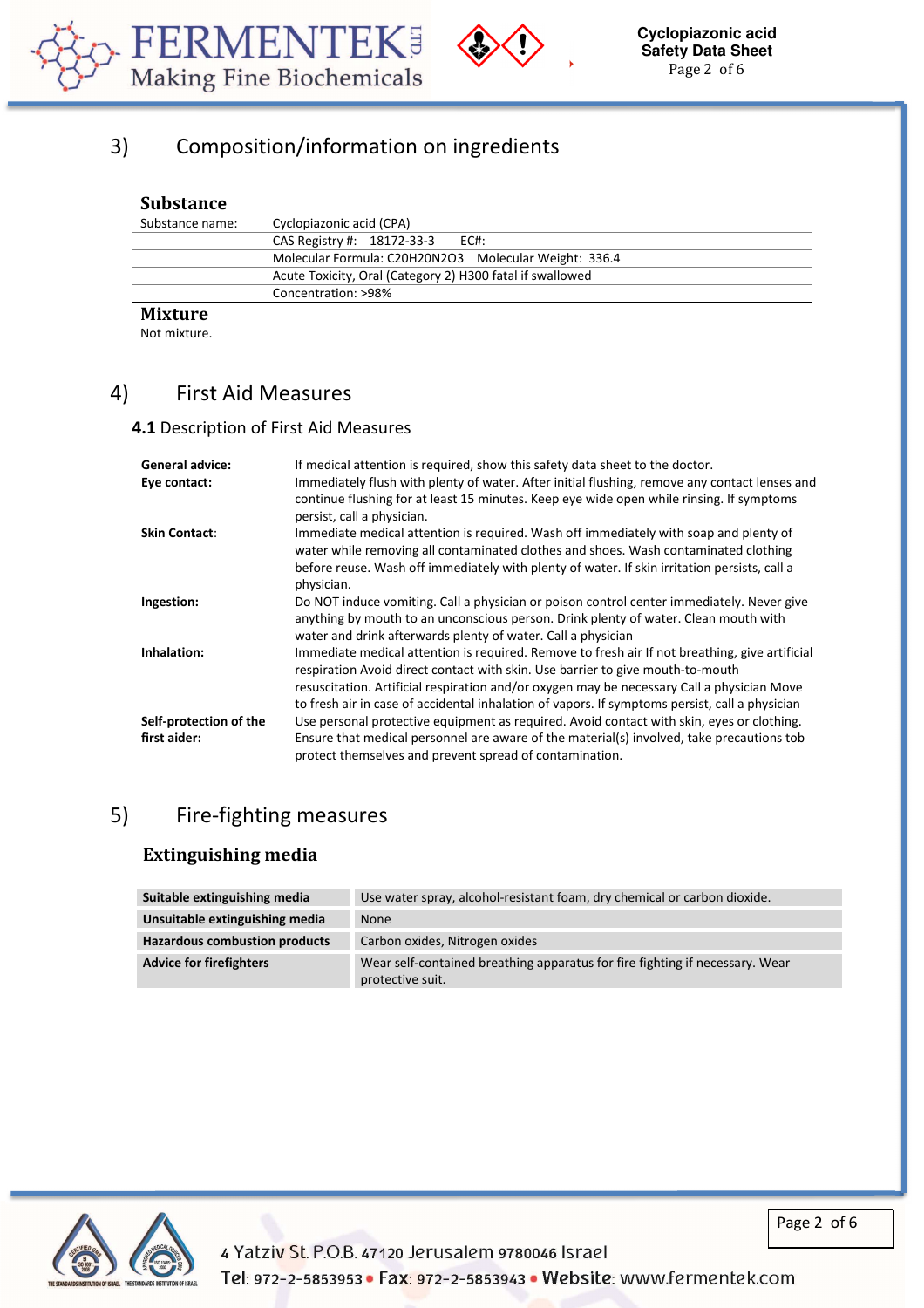



### 6) Accidental release measures

#### **Personal precautions, protective equipment and emergency procedures**

l

| Personal precautions                                 | Use personal protective equipment as required. Keep people away from and<br>upwind of spill/leak.                                                                                                                                                                                 |
|------------------------------------------------------|-----------------------------------------------------------------------------------------------------------------------------------------------------------------------------------------------------------------------------------------------------------------------------------|
| <b>Environmental precautions</b>                     |                                                                                                                                                                                                                                                                                   |
| <b>Environmental precautions</b>                     | Prevent further leakage or spillage if safe to do so. Prevent product from<br>entering drains.                                                                                                                                                                                    |
| Methods and material for containment and cleaning up |                                                                                                                                                                                                                                                                                   |
| Methods for containment:                             | Prevent further leakage or spillage if safe to do so. Cover powder spill with<br>plastic sheet or tarp to minimize spreading. Dike far ahead of liquid spill for<br>later disposal.                                                                                               |
| Methods for cleaning up:                             | Cover liquid spill with sand, earth or other non-combustible absorbent material<br>(e.g. sand, earth, diatomaceous earth, and vermiculite). Cover powder spill<br>with plastic sheet or tarp to minimize spreading. Sweep up and shovel into<br>suitable containers for disposal. |

# 7) Handling and storage

#### **Precautions for safe handling**

Advice on safe handling: Avoid contact with skin, eyes or clothing. Use personal protective equipment as required. Wash contaminated clothing before reuse. Do not breathe dust/fume/gas/mist/vapors/spray. Do not eat, drink or smoke when using this product.

#### **Conditions for safe storage, including any incompatibilities**

Keep out of the reach of children. Store at -20 °C.

Storage Conditions: Keep container tightly closed in a dry and well-ventilated place.

Incompatible materials: None known based on information available.

### 8) Exposure Controls/Personal Protection

No occupational exposure limits are listed for this material.

| OSHA Permissible Exposure Limits    | No Data Available |
|-------------------------------------|-------------------|
| NIOSH Recommended Exposure Limits   | No Data Available |
| <b>ACGIH Threshold Limit Values</b> | No Data Available |

#### **Exposure controls**

#### **Appropriate engineering controls**

Engineering Controls Showers, Eyewash stations, Ventilation systems

Avoid contact with skin, eyes and clothing. Wash hands before breaks and immediately after handling the product. Use fumehood for routine work.

#### **Personal protective equipment**

The employer/end user, prior to use of this product should perform all recommendations below are advisory in nature and a risk assessment. The type of protective equipment must be selected based on the amount and concentration of the dangerous material being used in the workplace.

[PPE=Personal Protection Equipment]

PPE: Respiratory protection Where risk assessment shows air-purifying respirators are appropriate, use a full-face particle respirator type N100 (US) or type P3 (EN 143) respirator cartridges as a backup to engineering controls. If the respirator is the sole means of protection, use a full-face supplied air respirator. Use respirators and components tested and approved under appropriate government standards such as NIOSH (US) or CEN (EU).



Page 3 of 6

4 Yatziv St. P.O.B. 47120 Jerusalem 9780046 Israel Tel: 972-2-5853953 • Fax: 972-2-5853943 • Website: www.fermentek.com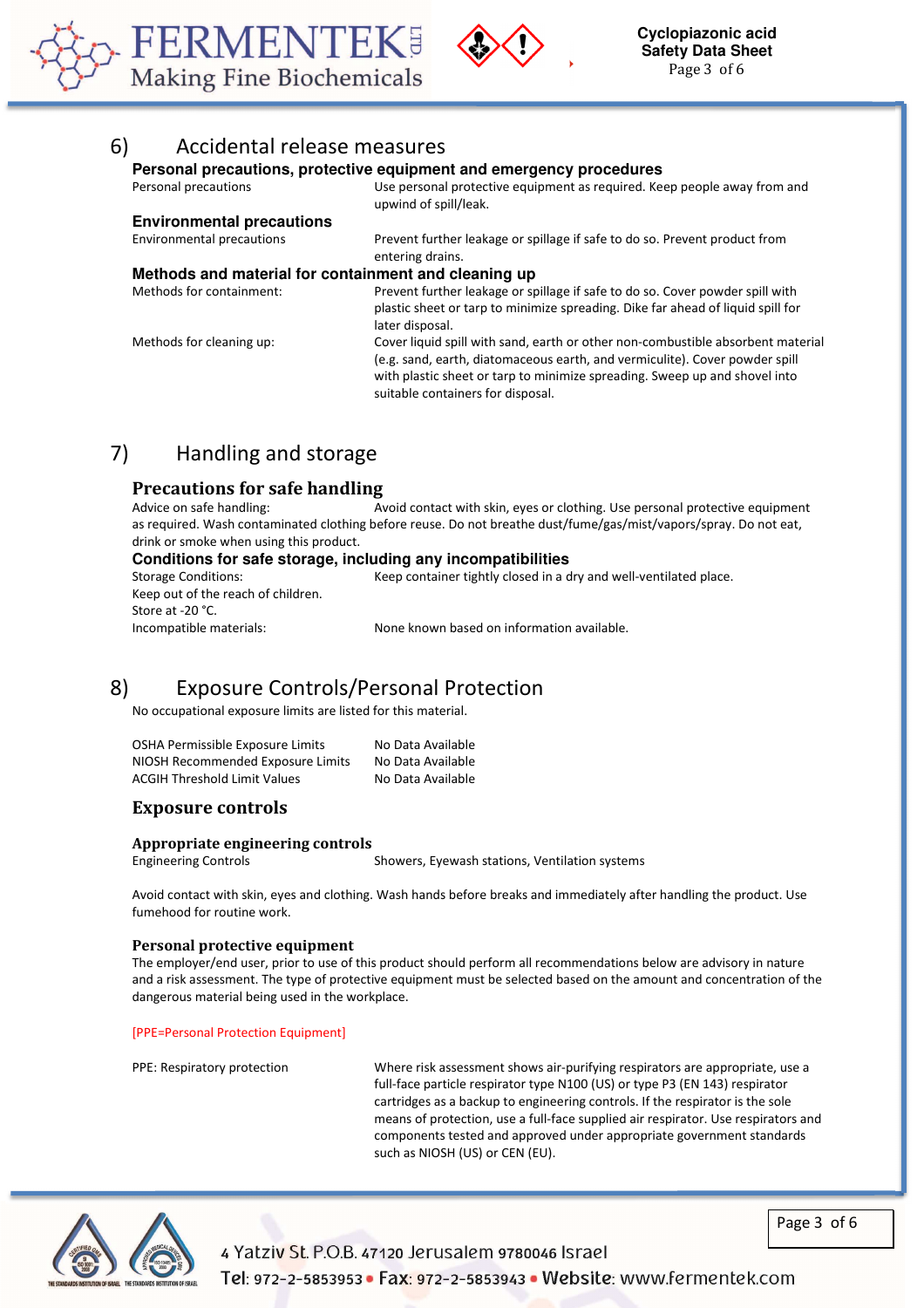



| <b>PPE: Hand Protection:</b>   | Handle with gloves. Gloves must be inspected prior to use. Use proper glove<br>removal techniques to avoid skin contact with this product. Dispose of<br>contaminated gloves after use in accordance with applicable laws and good<br>laboratory practices, and wash and dry hands |
|--------------------------------|------------------------------------------------------------------------------------------------------------------------------------------------------------------------------------------------------------------------------------------------------------------------------------|
| PPE: Eye Protection:           | Use a face shield and safety glasses. Use equipment for eye protection tested<br>and approved under appropriate government standards such as NIOSH (US) or<br>EN 166 (EU)                                                                                                          |
| PPE: Skin and Body Protection: | Handle with gloves. Wear protective clothing. Choose body protection<br>according to the amount and concentration of the dangerous substance at the<br>work place. When deemed needed according to the concentration and amount<br>of this product, use a complete body suit       |

l

# 9) Physical and chemical properties

### **Physical / chemical properties**

| No further safety-relevant information is available |                |
|-----------------------------------------------------|----------------|
| Density                                             |                |
| Flash point                                         |                |
| Boiling point                                       |                |
| Melting/freezing point                              |                |
| Color                                               |                |
| Physical State at room temperature                  | Solid / powder |

# 10) Stability and reactivity

| <b>Reactivity:</b>                        | No information available.          |
|-------------------------------------------|------------------------------------|
| <b>Chemical stability:</b>                | Stable under normal conditions.    |
| <b>Conditions to avoid</b>                | Heat, flames and sparks. Sunlight. |
| Incompatible materials                    | Strong reducers and exidizers      |
| <b>Possibility of Hazardous Reactions</b> | None under normal processing       |
| <b>Hazardous decomposition products:</b>  | Carbon noxides Con                 |
|                                           |                                    |

# 11) Toxicological information

### **Information on toxicological effects**

| The toxicological effects of this product have not been thoroughly studied. |                                                                                                                                                                                                                         |  |
|-----------------------------------------------------------------------------|-------------------------------------------------------------------------------------------------------------------------------------------------------------------------------------------------------------------------|--|
| <b>Acute Toxicity</b>                                                       | LD50 Oral - Mouse - 64 mg/kg                                                                                                                                                                                            |  |
| Symptoms                                                                    | Behavioral: Somnolence (general depressed activity). Liver: Hepatitis<br>(hepatocellular necrosis),<br>diffuse. Kidney, Ureter, Bladder: Changes in tubules (including acute renal<br>failure, acute tubular necrosis). |  |
| Skin corrosion/irritation:                                                  | No data available                                                                                                                                                                                                       |  |
| Serious eye damage/eye irritation:                                          | No data available                                                                                                                                                                                                       |  |
| Respiratory or skin sensitization:                                          | No data available                                                                                                                                                                                                       |  |
| Germ cell mutagenicity:                                                     | No data available                                                                                                                                                                                                       |  |
| Carcinogenicity:                                                            | IARC: No component of this product present at levels greater than or equal<br>to 0.1% is identified as<br>probable, possible or confirmed human carcinogen by IARC.                                                     |  |
| Reproductive toxicity / Teratogenicity:                                     | No data available                                                                                                                                                                                                       |  |
| $STOT-SE$ – single exposure (GHS):                                          | No data available                                                                                                                                                                                                       |  |
| STOT-RE – repeated exposure (GHS):                                          | No data available                                                                                                                                                                                                       |  |



4 Yatziv St. P.O.B. 47120 Jerusalem 9780046 Israel

Page 4 of 6

Tel: 972-2-5853953 · Fax: 972-2-5853943 · Website: www.fermentek.com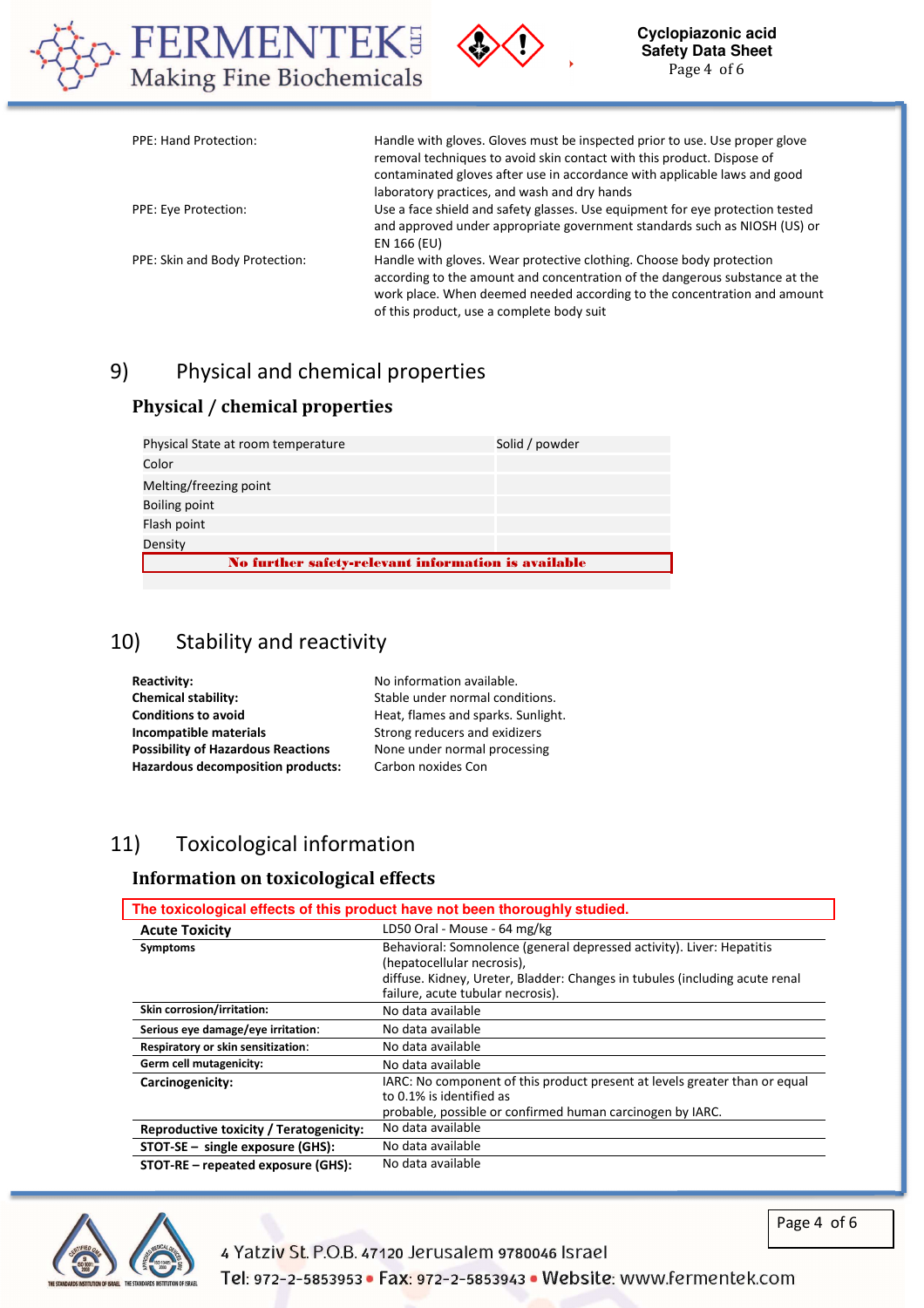



| <b>Aspiration hazard:</b>      | No data available                                                                                                                                                                                                       |
|--------------------------------|-------------------------------------------------------------------------------------------------------------------------------------------------------------------------------------------------------------------------|
| Signs and Symptoms of Exposure | Behavioral: Somnolence (general depressed activity). Liver: Hepatitis<br>(hepatocellular necrosis),<br>diffuse. Kidney, Ureter, Bladder: Changes in tubules (including acute renal<br>failure, acute tubular necrosis). |
| <b>Additional information:</b> | RTECS: UY8587000                                                                                                                                                                                                        |

l

# 12) Ecological Information

**Eco-Toxicity No further relevant information available Other adverse effects** No further relevant information available.

# 13) Disposal Considerations

| Waste treatment methods               |                                                 |
|---------------------------------------|-------------------------------------------------|
| Waste from residues / unused products | Dispose of in accordance with local regulations |
| <b>Contaminated packaging</b>         | Dispose of as unused product                    |

## 14) Transport information

### **UN number, Proper Shipping Name, Transport Hazard Class, packing group**

|                                                  | <b>US DOT</b>                                                                              | ADR/RID:                                                                                   | IMDG:                                                                                      | <b>IATA</b>                                                                                |
|--------------------------------------------------|--------------------------------------------------------------------------------------------|--------------------------------------------------------------------------------------------|--------------------------------------------------------------------------------------------|--------------------------------------------------------------------------------------------|
| <b>UN Number</b><br>UN proper shipping name      | 3462<br>Toxins, extracted<br>from living sources,<br>solid, n.o.s.<br>(Cyclopiazonic acid) | 3462<br>Toxins, extracted<br>from living sources,<br>solid, n.o.s.<br>(Cyclopiazonic acid) | 3462<br>Toxins, extracted<br>from living sources,<br>solid, n.o.s.<br>(Cyclopiazonic acid) | 3462<br>Toxins, extracted<br>from living sources,<br>solid, n.o.s.<br>(Cyclopiazonic acid) |
| <b>Transport Hazard Class</b><br>& Packing Group | 6.1<br>Pg II                                                                               | 6.1<br>Pg II                                                                               | 6.1<br>Pg II                                                                               | 6.1<br>Pg II                                                                               |

# 15) Regulatory information

#### **Not listed on:**

**TSCA** - United States Toxic Substances Control Act Section 8(b) Inventory **DSL/NDSL** - Canadian Domestic Substances List/Non-Domestic Substances List **EINECS/ELINCS** - European Inventory of Existing Chemical Substances/European List of Notified Chemical Substances **ENCS** - Japan Existing and New Chemical Substances **KECL** - Korean Existing and Evaluated Chemical Substances **PICCS** - Philippines Inventory of Chemicals and Chemical Substances

### **Safety, health and environmental regulations/legislation**

| USA EPA / TSCA             | This product is not listed on the USA EPA TSCA      |
|----------------------------|-----------------------------------------------------|
| EU ECHA Status             | This product is not registered with the EU ECHA     |
| <b>CA: DSL/NDSL Status</b> | This product is not listed on the Canadian DSL/NDSL |



Page 5 of 6

4 Yatziv St. P.O.B. 47120 Jerusalem 9780046 Israel Tel: 972-2-5853953 • Fax: 972-2-5853943 • Website: www.fermentek.com